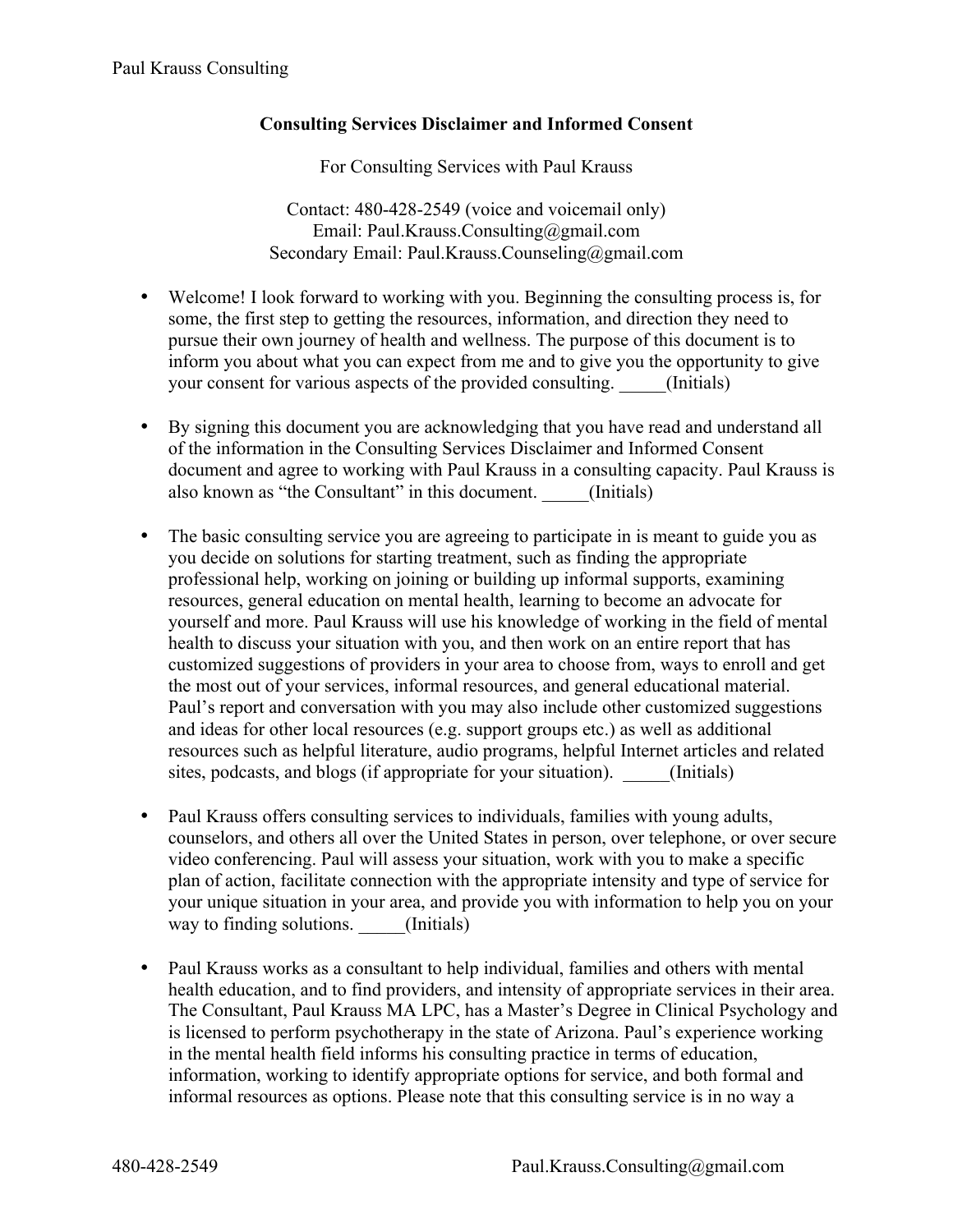counseling or psychotherapy service—and in no way will resemble this service. One of the purposes of this consulting service is to identify appropriate levels and providers of mental health services (counseling, psychotherapy etc.) in the location of the individual and family for them to begin engaging in treatment in their area. (Initials)

- This consulting service is not a counseling service. This is an educational consultation and resourcing service. Paul provides this service with an agreement that you will be seeking the appropriate level of care from licensed professionals in your state or in the state of the treatment center (ranging from crisis inpatient to local outpatient). Paul will conduct research to find counselors or treatment centers in your area and with consideration to a price range that would be appropriate for your situation, and provide you with a customized report and additional resources. (Initials)
- NOTE: Paul has NO financial investment in any of the counselors, service providers, resources, or treatment centers that he may recommend to you. While Paul will spend time after the initial consultation researching and contacting services in your area—he is an independent consultant and not a part of any referral program. Paul is referring to these counselors and/or treatment centers in good faith based on their advertised skills, possible conversations (if deemed necessary), and ability to work with your situation. However, these providers and services may not meet my needs and I agree not to hold Paul at fault for this. Paul is giving me several suggestions and I may choose another if one does not work for me, or choose to work with another service altogether. \_\_\_\_\_(Initials)
- I understand that my client record will be kept confidential, and that confidentiality includes all aspects of the topics discussed during the consulting sessions. Because Paul Krauss is a licensed mental health professional in Arizona—he is a mandated reporter. Even though I am not being treated by him as a patient, I understand that, by law, there are limitations to confidentiality in cases when one or more of the following occur or are mentioned in a conversation: Intent to commit suicide; Intent to commit homicide; Any other act or intention to act in a way that may be a danger to self or others; Information regarding child or elder abuse/neglect that mental health providers are mandated by law to report. \_\_\_\_\_(Initials)
- Communication: The Consultant agrees to return phone calls and emails in a timely manner, but cannot make any promises that it will be done within the same day. He will make every effort to return phone calls and emails within 72 hours (unless he is out of the office for a predetermined time period, which will be indicated by his out of office voicemail message).
- I understand that Paul Krauss's phone line is NOT an emergency number. In the event of an emergency, I agree that I will call 911 or to go to the closest emergency room. In the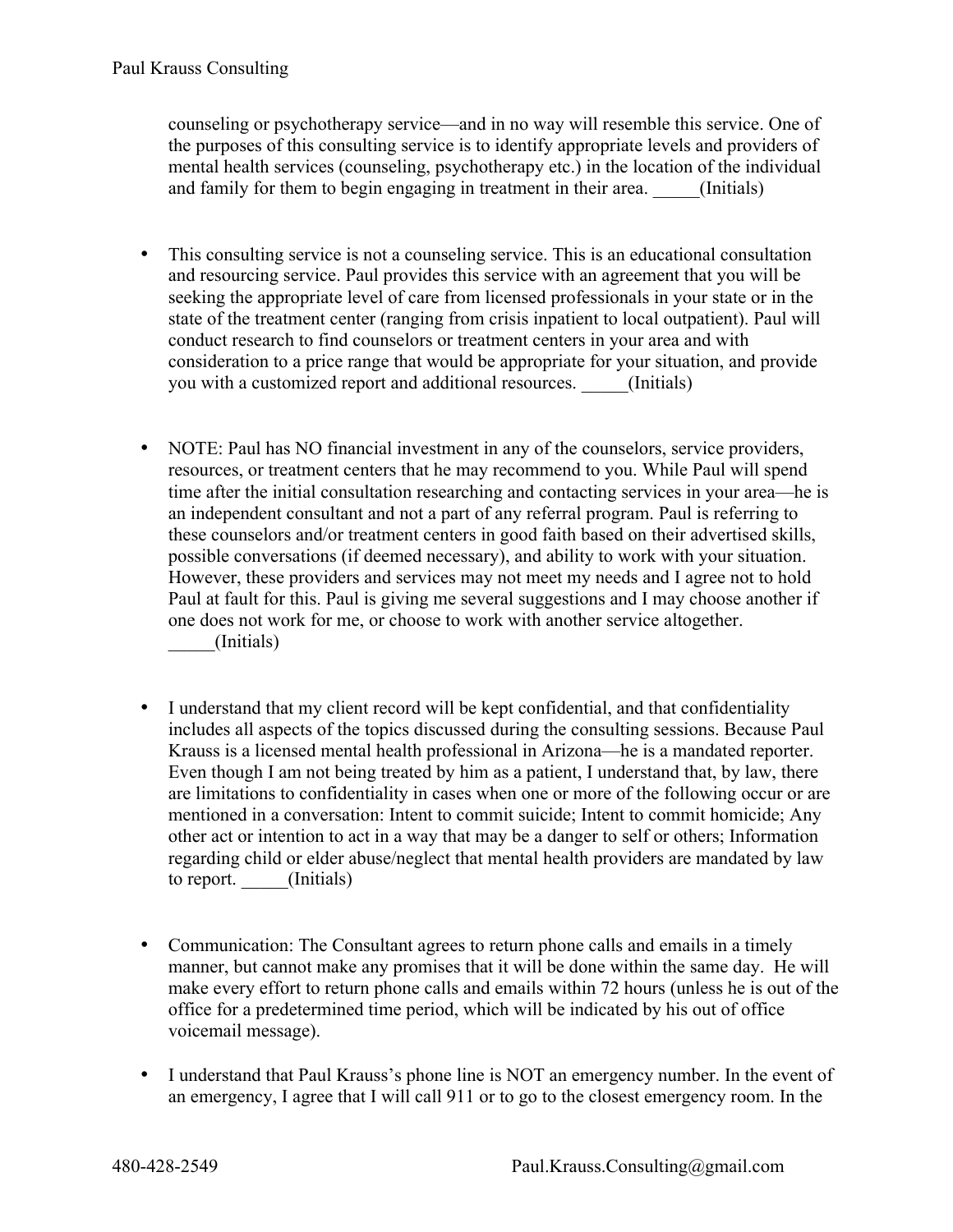event of a crisis, I agree that I will call a crisis line in my area or the national suicide prevention hotline 1 (800) 273-8255. (Initials)

- Paul Krauss provides consulting services including education, resources and recommendations based on his experience, knowledge background. Paul Krauss will make every effort to support clients in recommending appropriate services for the person receiving services, but cannot guarantee any particular outcome. Paul Krauss/Intentional Counseling Services LLC shall not be held liable to the client for any acts or omissions in the performance of services, except when such acts or omissions are due to willful misconduct or due negligence. The client shall hold the Consultant, Paul Krauss/Intentional Counseling Services LLC, free from any loss, claims, damages, judgments, attorney's fees, costs, and obligations arising from services provided by the Consultant unless such loss resulted from the Consultant's willful misconduct or due negligence and he is found guilty of willful misconduct or due negligence in a court of law. (Initials)
- As a consultant, Paul Krauss may sometimes consult (talk) with another professional about your situation to work on finding you the appropriate resources or provider. This other person is also required by professional ethics to keep your information private. \_\_\_\_\_(Initials)
- Termination: Both the Consultant and the client may terminate the consultation agreement at any time and for any reason. The respective duties and obligations of the contracting parties may be terminated by either party giving 48 hour written notice to the other party at the address or email address on file. \_\_\_\_\_(Initials)
- I understand and acknowledge that Paul Krauss is acting in the role of consultant and not as a therapist and does not offer distance-psychotherapy or any other form of psychological, behavioral or emotional counseling or therapy as a part of this consulting service. I understand that the nature of the work we will be engaged in is consultation based and educational and is to help you on your journey of working on your own health and healing. Though Paul will speak/meet with me and give me a report, I understand and acknowledge that there can be no guarantee that any particular result will or will not occur due to our working together, taking action and meeting with suggested or other service providers is my responsibility alone. I agree that I/my family, for myself and anyone claiming through me, will hold harmless and indemnify Paul Krauss from any legal or financial responsibility for any effects our working together may have on my life. \_\_\_\_\_(Initials)
- All consulting appointments must be prepaid before the appointment. I understand that in the event that I do not provide Paul Krauss with at least a 48-hour verbal notice (by phone call or voice message) of appointment cancellations or miss an appointment, I am responsible the prepaid appointment fee and will not be refunded. If, for any reason, Paul Krauss misses a consulting appointment—he will immediately refund the pre-paid